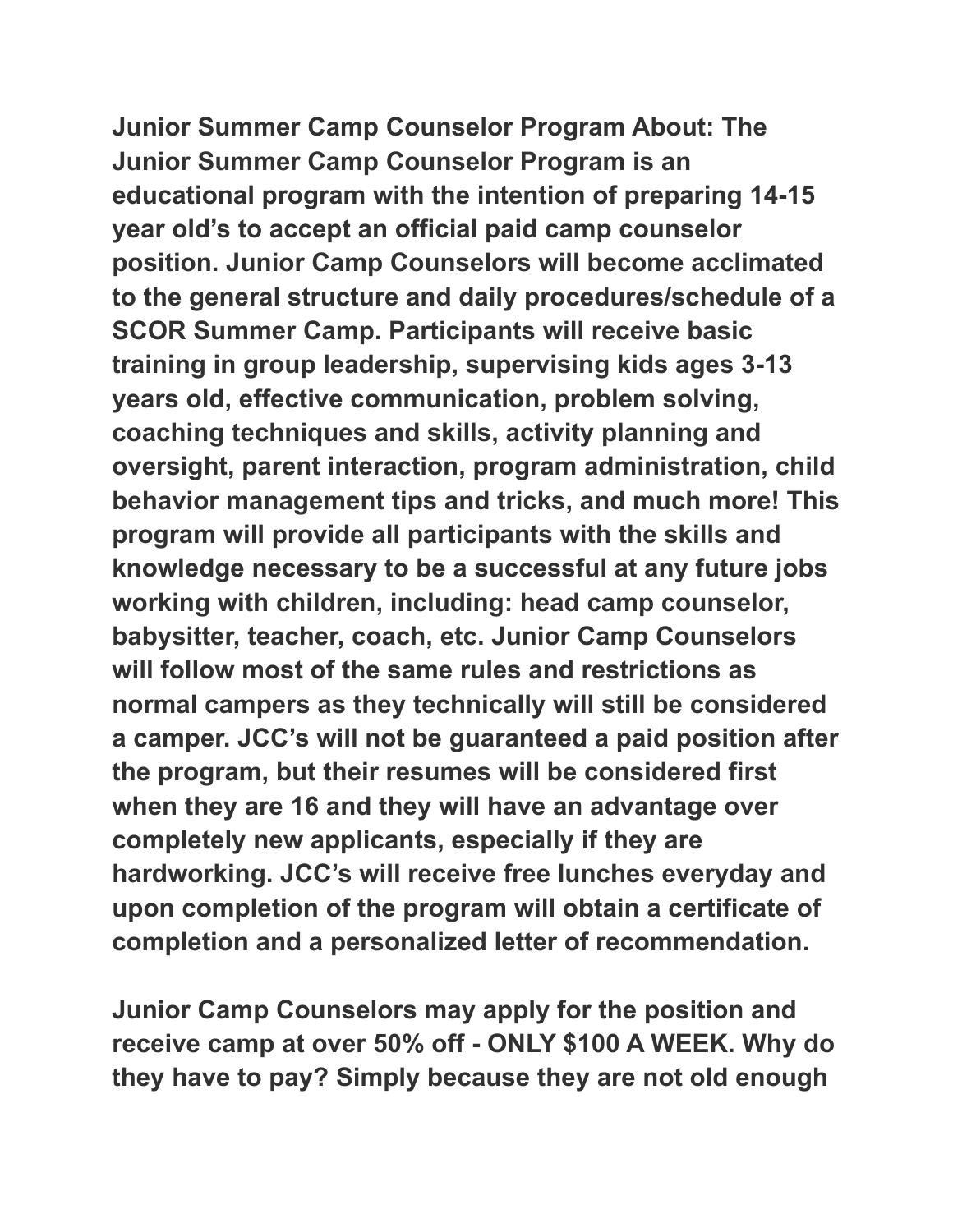**yet to get paid by SCOR and they are still a liability under the head coach counselor. And your child just happens to be at the age where you do not want them sitting home alone all day, but they can have the opportunity to learn and grow and stay active in our program (while getting a good foot in the door, to get paid when they are 15/16 years old). These are can also be used to start accumulating volunteer hours.**

**Program Length: There are two 5 week sessions: June 20TH - July 22nd or July 25th - August 26th. There are 2 options each week: Full or Half Days - at least 3 days a week**

**Applicants may apply for one or both sessions. If applying for both, payments for each are required. Candidates must commit to the full length of their session. There are no partial refunds for any days missed throughout the session.**

**Acceptance Process: There will be a maximum of 5 applicants accepted for each 5 week session. Applications found on our website or at SCOR can be filled out and emailed to the Camp Director, Sherri Kolanko, at camps@scor-richmond.com. A formal in person interview will be scheduled with those who are selected. If an applicant is selected to participate in the program, they will be registered by a SCOR manager through our DASH system (parents will not have access to register their child). Junior Camp Counselor Duties/Responsibilities:**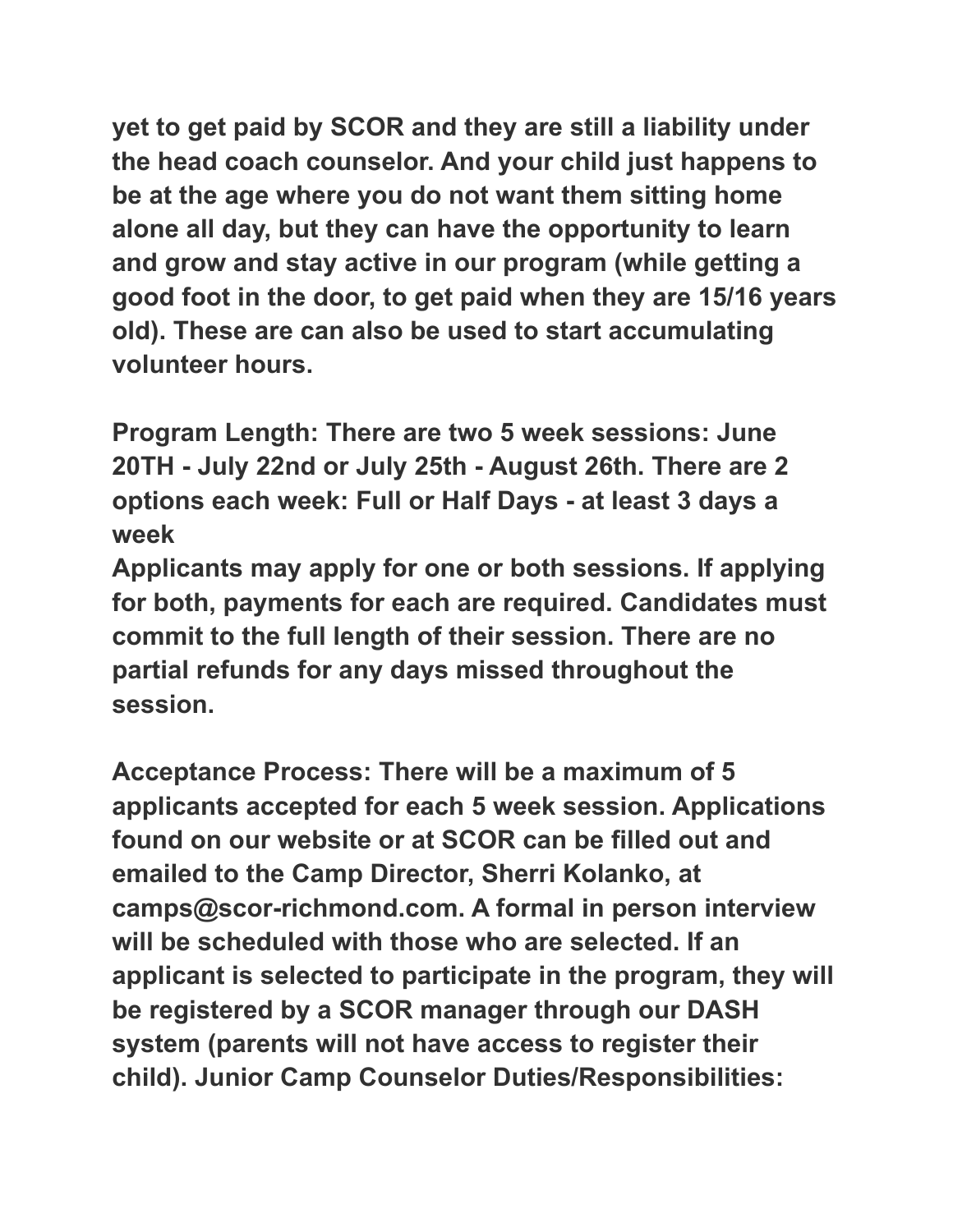**Under the supervision of a Head Counselor, JCC's will: ▪ Greet campers, assisting with the check-in process and making sure campers feel welcomed and excited each morning. ▪ Helping head counselors walk campers safely to the Lego Area each morning ▪ Participate in all camp activities and games with excitement ▪ Help with putting away/getting out sports equipment, and cleaning after lunch and snack times. ▪ Assist with setup and breakdown between transitions of games and activities ▪ Be available to discuss any campers' problems/needs with a Head Counselor ▪ Help campers resolve conflicts between one another if needed. ▪ Set a good example for campers by adhering to all policies and procedures: sportsmanship, general rules, sanitation, schedules. ▪ Work with Head Counselors to help plan out curriculum of activities for the day ▪ Collaborate with Head Counselors and Camp Director to learn the basics of child development, programming, supervision procedures, policies and successful coaching techniques. ▪ Count enrollment numbers each day and report to Camp Director. ▪ Make copies of daily rosters and deliver to each camp's Head Coach. ▪ Help take younger campers to the restroom and learn the safety procedures that go along with this task. ▪ Assist with setup of Water Wars Wednesdays and help plan the curriculum. ▪ Walk groups of campers to and from Peak Experiences Rock Climbing gym. ▪ Pick out and setup the snack area ▪ Setup the lunch area. ▪ Turn on/off inflatables and learn the rules and safety procedures for this activity. ▪ Learn child behavior management techniques**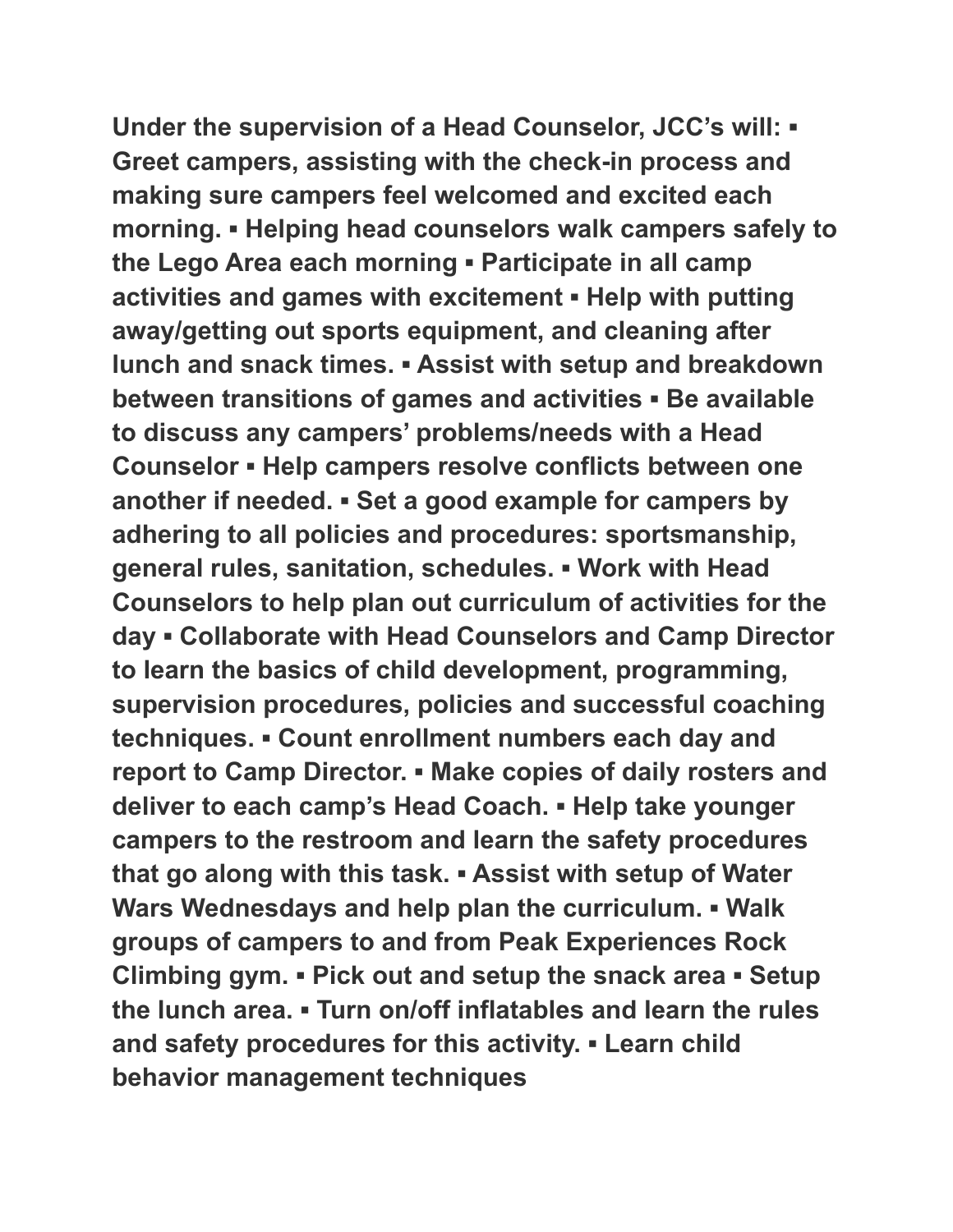**2022 Summer Camp Counselor Application**

**Name of applicant:**

**Date:**

**Address:**

**Primary phone number:**

**Email address:**

**Birth date:**

**Age:**

**Current school: Grade level:**

**T-shirt Size (circle): YM YL AS AM AL AX-L**

**Name of Parent(s) -if applying for Junior Camp Counselor: Emergency Contact name and phone (if different from above):**

**\* Date ready to start working**

**\* Do you want to work 1 weekend morning, for Lil' Kicker Soccer classes, for the summer (Saturdays 8-12:15 or Sundays 8 - 11:15)?**

**\* Do you prefer to work Morning or Afternoon shifts (8:00 - 12:45 or 12:30 - 5:15)?**

**\* Ideal number of hours you would like to work each week? \* Vacation or time off that you know you will need?**

**\* Are you interested in working birthday parties on the weekend - (hourly, plus tips usually- flexible schedule. Every other Saturday or Sunday and 1 or 2 parties a day) \* When is your expected last day available to work for the summer?**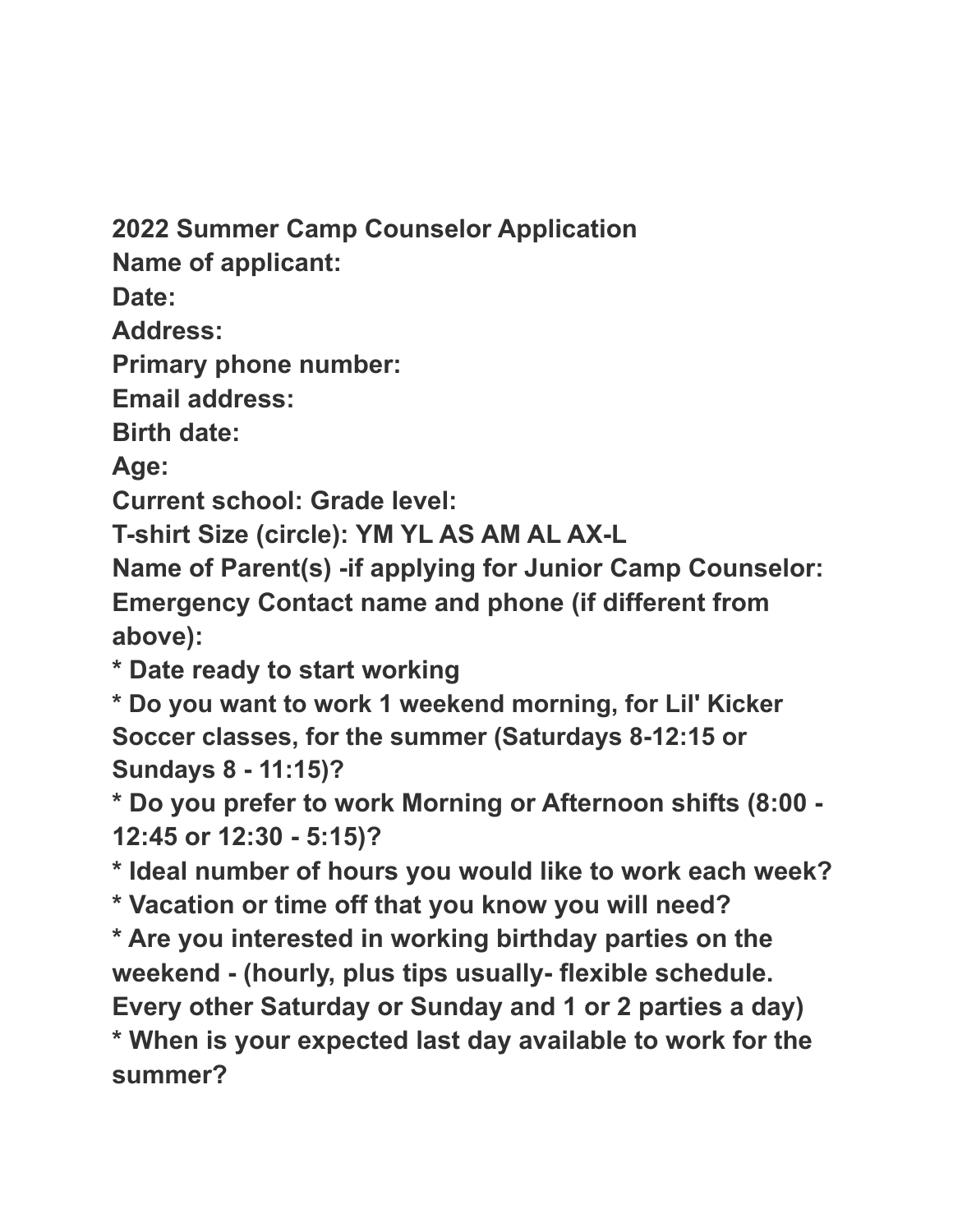**\* Do you prefer to be:?**

**- head/lead coach**

**- co-coach (assisting)**

**- floater coach - all age groups (be put where needed)**

**- a cleaner (the last 30 minutes of the shift)**

**- a camp counselor in training (under 16)**

**\* List your favorite age groups in order that you like. 1 being your favorite!**

**- A - 3-5 yr olds, B - 5-8 yr olds, C- 9-12 yr olds**

**CAMP COUNSELOR IN TRAINING - 14 - 16 YR OLD'S Which session(s) are you applying for (check all that apply):**

**\_\_\_\_June 20th -July 22nd**

**\_\_\_\_July 25th-August 26th**

**Personal Questions:**

**Do you have any experience working with children? If so, what? What age groups do you have experience with?**

**What age groups are you most comfortable working with? What do you think are two qualities you must have when**

**working with children in a camp setting?**

**What do you like about working with kids?**

**Have you played any sports?**

**If so, what and when?**

**How would your teacher or friends describe you?**

**Did you attend any camps as a child?**

**What is your favorite summer camp game or group setting game?**